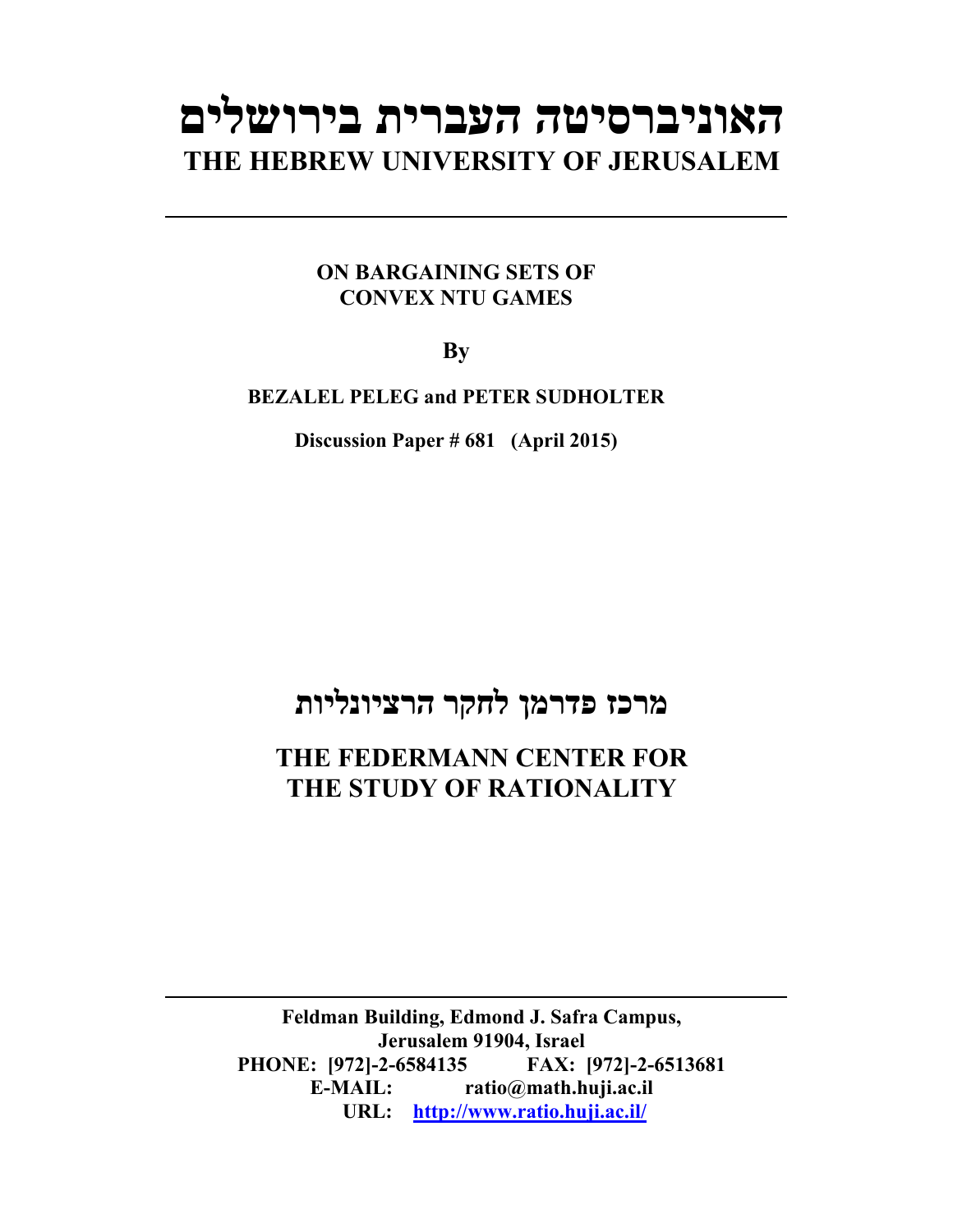### On Bargaining Sets of Convex NTU Games<sup>∗</sup>

Bezalel Peleg<sup>†</sup> Peter Sudhölter<sup>‡</sup>

#### Abstract

We show that the Aumann-Davis-Maschler bargaining set and the Mas-Colell bargaining set of a non-leveled NTU game that is either ordinal convex or coalition merge convex coincides with the core of the game. Moreover, we show by means of an example that the foregoing statement may not be valid if the NTU game is marginal convex.

Keywords: NTU game · Convex game · Bargaining set

JEL Classification: C71

#### 1 Introduction

Convex TU games were introduced by Shapley (1971) who discussed their basic properties and applications. One distinguished property of the family of convex games is that many of the leading solutions of TU games coincide on it. For example, Shapley has already proved in his aforementioned paper that the (non empty) core of a convex game coincides with its (unique) von Neumann Morgenstern solution. Clearly, this result makes the core look more intuitive. Also Shapley showed, in the same paper, that the Shapley value of a convex game is a member of its core, which makes the value look more intuitive.

A second step was taken by Maschler, Peleg, and Shapley (1972) who proved that the kernel of a convex TU game coincides with its nucleolus and the core coincides with its (Aumann-Davis-Maschler) bargaining set. Clearly these results enforce the intuitive meaning of both the core and the bargaining set. (Indeed, Maschler (1976) claims that for some games the Aumann-Davis-Maschler bargaining set has an advantage over the core.) This paper is the starting point of our investigation: We inquire whether the core and various bargaining sets coincide for convex NTU games.

<sup>∗</sup>Peter Sudh¨olter was supported by The Danish Council for Independent Research|Social Sciences under the FINQ project and by the Spanish Ministerio de Ciencia e Innovación under project ECO2012-33618.

<sup>†</sup> Institute of Mathematics and The Federmann Center for the Study of Rationality, The Hebrew University of Jerusalem, Feldman Building, Givat Ram, 91904 Jerusalem, Israel. E-mail: pelegba@math.huji.ac.il

<sup>‡</sup>Department of Economics and COHERE, University of Southern Denmark, Campusvej 55, 5230 Odense M, Denmark. E-mail: psu@sam.sdu.dk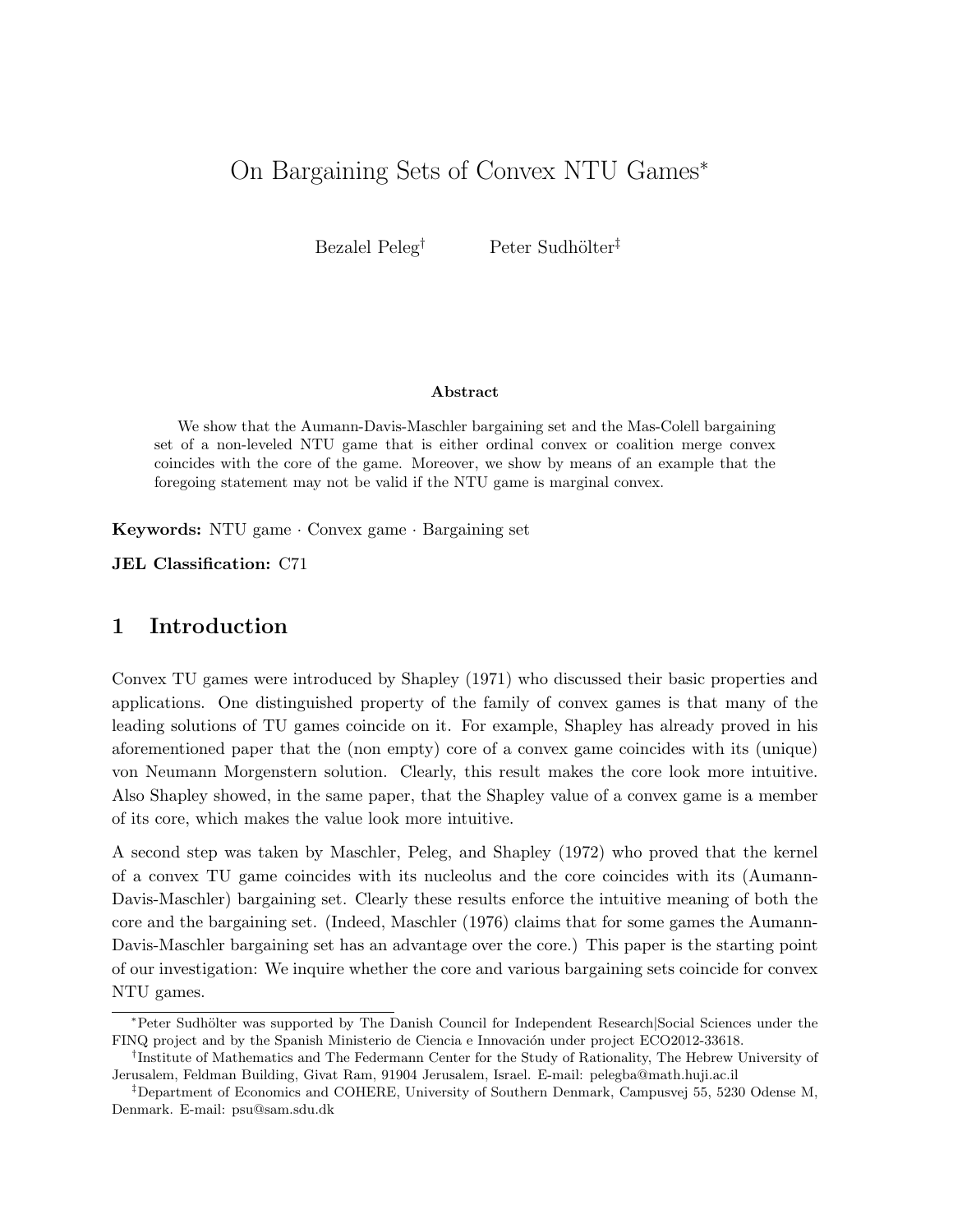Ordinal convexity for NTU games was introduced by Vilkov (1977) who generalized some of Shapley's (1971) results (under restrictive conditions). Peleg (1986) proved that the core of an ordinal convex NTU game coincides with the von Neumann Morgenstern solution. In this paper we investigate the bargaining set and the Mas-Colell bargaining set of ordinal convex and coalition merge convex NTU games (see Sections 2 and 4 for the terminology), and prove their coincidence with the core (under the assumption of non-levelness).

#### 2 Preliminaries

Let N be a finite nonempty set. For  $S \subseteq N$  we denote by  $\mathbb{R}^S$  the set of all real functions on S. If  $x, y \in \mathbb{R}^S$ , then we write  $x \geq y$  if  $x_i \geq y_i$  for all  $i \in S$ . Moreover, we write  $x > y$  if  $x \geq y$ and  $x \neq y$  and we write  $x \gg y$  if  $x^i > y^i$  for all  $i \in S$ . Denote  $\mathbb{R}^S_+ = \{x \in \mathbb{R}^S \mid x \geq 0\}$ . A set  $C \subseteq \mathbb{R}^S$  is comprehensive if  $x \in C$ ,  $y \in \mathbb{R}^S$ , and  $y \leq x$  imply that  $y \in C$ . An NTU game with the player set N is a pair  $(N, V)$  where V is a function which associates with every *coalition* S (that is,  $S \subseteq N$  and  $S \neq \emptyset$ ) a set  $V(S) \subseteq \mathbb{R}^S$ ,  $V(S) \neq \emptyset$ , such that

- (1)  $V(S)$  is closed and comprehensive;
- (2)  $V(S) \cap (x + \mathbb{R}^S_+)$  is bounded for every  $x \in \mathbb{R}^S$ .

Moreover, we assume that  $V(\emptyset) = \emptyset$ .

Let  $(N, V)$  be an NTU game. Abbreviating "boundary" by "∂" we have

 $\partial V(N) = \{x \in V(N) \mid \text{ there exists no } y \in V(N) \text{ such that } y \gg x\},\$ 

i.e.,  $\partial V(N)$  is the set of weakly Pareto optimal elements of  $V(N)$ . Note that for any  $\emptyset \neq S \subseteq N$ ,  $x \in \mathbb{R}^S$  is Pareto optimal in  $V(S)$  if  $x \in V(S)$  and if  $y \in V(S)$  and  $y \geq x$  imply  $x = y$ . Note that, if  $(N, V)$  is non-leveled, i.e., for all  $\emptyset \neq S \subseteq N$  and all  $x, y \in \partial V(S)$ ,  $x \geq y$  implies  $x = y$ , then  $\partial V(S)$  is the set of Pareto optimal elements in  $V(S)$ .

In order to recall the definitions of the unconstrained (Aumann-Davis-Maschler) bargaining set (Aumann and Maschler 1964, Davis and Maschler 1967) and of the Mas-Colell prebargaining set (Mas-Colell 1989), let  $x \in \mathbb{R}^N$ . A pair  $(P, y)$  is an *objection* at x if  $\emptyset \neq P \subseteq N$ ,  $y \in V(P)$  and  $y > x_P$ . An objection  $(P, y)$  is strong if  $y \gg x_P$ . The pair  $(Q, z)$  is a weak counter objection to the objection  $(P, y)$  if  $\emptyset \neq Q \subseteq N$ ,  $z \in V(Q)$ , and  $z \geq (y_{P \cap Q}, x_{Q \setminus P})$ . A weak counter objection  $(Q, z)$  is a counter objection to the objection  $(P, y)$  if  $z > (y_{P \cap Q}, x_{Q \setminus P})$ . A strong objection  $(P, y)$  is justified in the sense of the bargaining set if there exist players  $k \in P$  and  $\ell \in N \setminus P$ such that there does not exist any weak counter objection  $(Q, z)$  to  $(P, y)$  satisfying  $\ell \in Q$  and  $k \notin Q$ . The unconstrained bargaining set of  $(N, V)$ ,  $\mathcal{PM}(N, V)$ , is the set of all  $x \in \partial V(N)$ that do not have strong justified objections at  $x$  in the sense of the bargaining set (Davis and Maschler 1967). An objection  $(P, y)$  is justified in the sense of the Mas-Colell bargaining set if there does not exist any counter objection to  $(P, y)$ . The Mas-Colell prebargaining set of  $(N, V)$ ,  $\mathcal{PMB}(N, V)$ , is the set of all  $x \in \partial V(N)$  that do not have a justified objection at x in the sense of the Mas-Colell bargaining set (Mas-Colell 1989).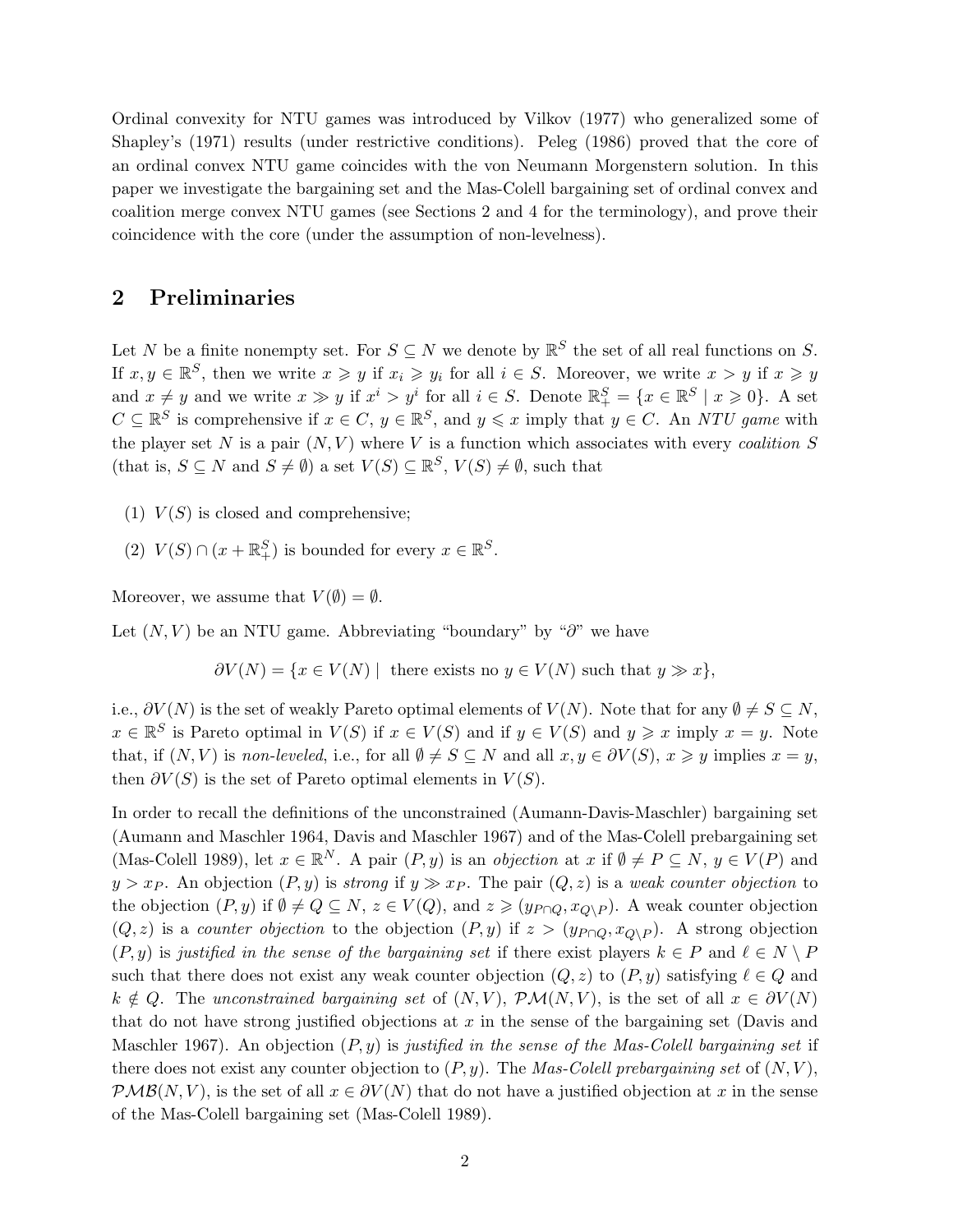Note that the bargaining set,  $\mathcal{M}(N, V)$ , is defined by  $\mathcal{M}(N, V) = \mathcal{PM}(N, V) \cap I(N, V)$  and the *Mas-Colell bargaining set,*  $\mathcal{MB}(N, V)$ , is defined by  $\mathcal{MB}(N, V) = \mathcal{PMB}(N, V) \cap I(N, V)$ , where  $I(N, V) = \{x \in \partial V \mid x_i \ge \max V(\{i\}) \text{ for all } i \in N\}, \text{ i.e., } I(N, V) \text{ is the set of *imputations*.$ 

Recall that  $(N, V)$  is

- superadditive if  $V(S) \times V(T) \subseteq V(S \cup T)$  for all  $S \subseteq N$  and  $T \subseteq N \setminus S$ ;
- ordinal convex if for all  $S, T \subseteq N$  and  $x \in \mathbb{R}^N$ ,  $x_S \in V(S)$  and  $x_T \in V(T)$  imply that  $x_{S\cap T} \in V(S\cap T)$  or  $x_{S\cup T} \in V(S\cup T)$ .

Note that an ordinal convex game is, hence, superadditive.

#### 3 The excess NTU game

For an NTU game  $(N, V)$  and  $x \in \mathbb{R}^N$  we define the *excess game*  $(N, V^x)$  by the requirement that, for any  $\emptyset \neq S \subseteq N$ ,

$$
V^{x}(S) = (-\mathbb{R}_{+}^{S}) \cup \bigcup_{\emptyset \neq T \subseteq S} (V(T) - x_{T}) \times \left(-\mathbb{R}_{+}^{S \setminus T}\right).
$$

Note that with  $V^x(\emptyset) = \emptyset$  the pair  $(N, V^x)$  is an NTU game (i.e., (1) and (2) are valid). Moreover, let  $C(N, V)$  denote the *core* of  $(N, V)$ , i.e.,

$$
C(N,V) = \{ x \in V(N) \mid x_S \in \mathbb{R}^S \setminus (V(S) \setminus \partial V(S)) \text{ for all } \emptyset \neq S \subseteq N \}.
$$

**Lemma 3.1** Let  $(N, V)$  be an NTU game and  $x \in V(N)$ . Then  $x \in C(N, V)$  if and only if  $0 \in \mathcal{C}(N, V^x).$ 

**Proof:** If  $x \in \mathcal{C}(N, V)$ , then  $0 = x - x \in V^x(N)$ . Moreover, if  $y \in V^x(S)$ ,  $y \nleq 0 \in \mathbb{R}^S$ , for some  $\emptyset \neq S \subseteq N$ , then there exists  $\emptyset \neq R \subseteq S$  such that  $y_R + x_R \in V(R)$  and  $y_{S \setminus R} \leq 0$ . Hence, there exists  $i \in R$  such that  $x_i \geq y_i + x_i$  and we conclude that  $0 \in C(N, V^x)$ .

Conversely, if  $0 \in \mathcal{C}(N, V^x)$ , then, for any coalition T and any  $y \in V(T)$ ,  $y \geq x_T$  implies  $y - x_T \in V^x(T)$  so that there exists  $j \in T$  with  $y_j - x_j \leqslant 0$ . Thus,  $x \in C(N, V)$ . q.e.d.

We may now prove the main result of this section.

**Theorem 3.2** If  $(N, V)$  is a non-leveled game and  $x \in \mathcal{PMB}(N, V)$ , then  $\mathcal{C}(N, V^x) \neq \emptyset$  iff  $x \in \mathcal{C}(N, V)$ .

**Proof:** One direction is implied by Lemma 3.1. For the remaining direction, let  $\bar{x} \in C(N, V^x)$ and assume, on the contrary, that  $x \notin C(N, V)$ . Let  $P = \{i \in N \mid \bar{x}_i > 0\}$ . As  $V^x(\{i\}) \supseteq -\mathbb{R}_+$ for all  $i \in N$ ,  $\bar{x} \geq 0$  and by the relevant direction of Lemma 3.1,  $P \neq \emptyset$ . As  $\bar{x} \in V^x(N)$ , there exists  $P \subseteq S \subseteq N$  such that  $\bar{x}_S + x_S \in V(S)$ . Hence,  $(S, \bar{x}_S + x_S)$  is an objection to x in the sense of the Mas-Colell bargaining set. Let  $(Q, y)$  be a counterobjection to  $(S, \bar{x}_S + x_S)$ .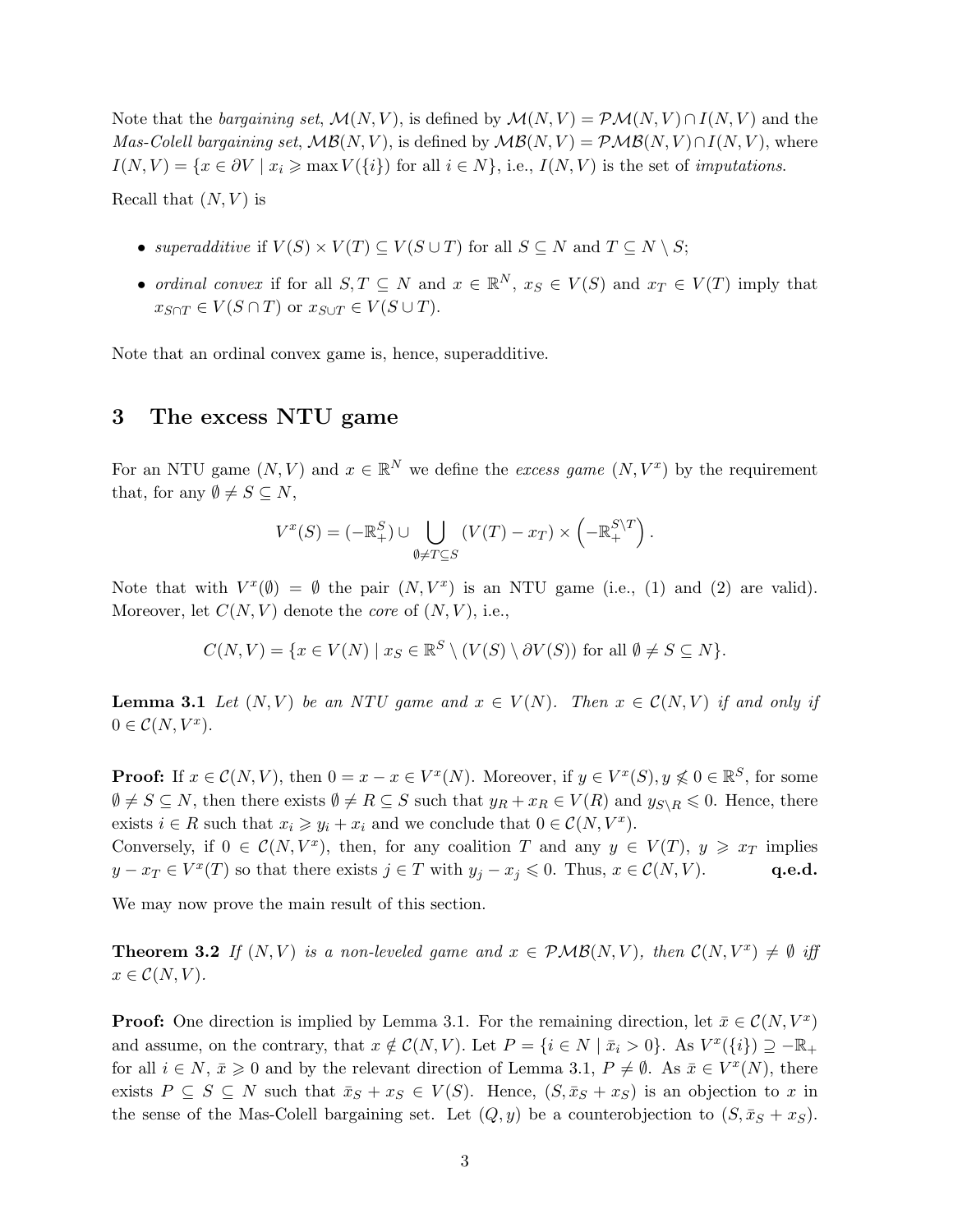Then  $y > (\bar{x}_{S \cap Q} + x_{S \cap Q}, x_{Q \setminus S})$ . By the non-levelness of  $V(Q)$  there exists  $y' \in V(Q)$  such that  $y' \gg (\bar{x}_{S \cap Q} + x_{S \cap Q}, x_{Q \setminus S})$ . As  $y' - x_Q \in V^x(Q)$  and  $\bar{x}_{Q \setminus S} = 0$ ,  $y' - x_Q \gg \bar{x}_Q$  which is impossible because  $\bar{x} \in \mathcal{C}(N, V^x)$ . ).  $q.e.d.$ 

The following corollary may be regarded as a generalization of Solymosi's (1999) main result for TU games.

**Corollary 3.3** If  $(N, V)$  is a superadditive non-leveled NTU game and  $x \in \mathcal{PM}(N, V)$ , then  $\mathcal{C}(N, V^x) \neq \emptyset$  if and only if  $x \in \mathcal{C}(N, V)$ .

**Proof:** We may assume that  $(N, V)$  is zero-normalized because the set of superadditive nonleveled NTU games on N is closed under translations and the core and the unconstrained bargaining set are translation covariant. Then  $(N, V)$  satisfies all assumptions of Holzman's (2001) Theorem 3.1 stating that  $\mathcal{M}(N, V) \subseteq \mathcal{PMB}(N, V)$ . His proof, however, does not use individual rationality so that, in fact,  $\mathcal{PM}(N, V) \subseteq \mathcal{PMB}(N, V)$ , and Theorem 3.2 finishes the  $\qquad \qquad \textbf{q.e.d.}$ 

#### 4 Results and examples

In order to apply the results of Section 3 to ordinal convex NTU games, the following lemma is needed.

**Lemma 4.1** If  $(N, V)$  is an ordinal convex NTU game, then  $(N, V^x)$  is ordinal convex.

**Proof:** Let  $\emptyset \neq S, T \subseteq N$  and let  $y \in \mathbb{R}^N$  satisfy  $y_S \in V^x(S)$  and  $y_T \in V^x(T)$ . We have to show that  $y_{S \cap T} \in V^x(S \cap T)$  or  $y_{S \cup T} \in V^x(S \cup T)$ . If  $y_S \leq 0 \in \mathbb{R}^S$  or  $y_T \leq 0 \in \mathbb{R}^T$ , then  $y_{S\cup T} \in V^x(S \cup T)$ . Hence, we may assume that neither  $y_S \leq 0$  nor  $y_T \leq 0$ . Then there exist  $Q \subseteq S$  and  $R \subseteq T$  such that  $Q \neq \emptyset \neq R$ ,  $y_Q \in V(Q) - x_Q$ ,  $y_{S \setminus Q} \leqslant 0$ ,  $y_R \in V(R) - x_R$ , and  $y_{T\setminus R} \leqslant 0$ . Therefore there exists  $z \in \mathbb{R}^N$  such that  $y \leqslant z - x$ ,  $z_Q \in V(Q)$ ,  $z_R \in V(R)$ ,  $z_i = x_i$  for all  $i \in (S \cup T) \setminus (Q \cup R)$ . By ordinal convexity of V,  $z_{Q \cap R} \in V(Q \cap R)$  or  $z_{Q \cup R} \in V(Q \cup R)$ . If  $z_{Q\cap R} \in V(Q\cap R)$ , then  $z_{S\cap T} - x_{S\cap T} \in V^x(S\cap T)$  so that  $y_{S\cap T} \in V^x(S\cap T)$  by comprehensiveness. Similarly,  $z_{Q\cup R} \in V(Q \cup R)$  implies that  $y_{S\cup T} \in V^x(S \cup T)$ . **q.e.d.** 

The core of an ordinal convex game is nonempty (Greenberg 1985). Moreover, an ordinal convex game is superadditive. Thus, Theorem 3.2, Lemma 3.1, and Corollary 3.3 have the following consequence.

Corollary 4.2 The unconstrained bargaining set and the Mas-Colell prebargaining set of any ordinal convex non-leveled NTU game coincide with its core.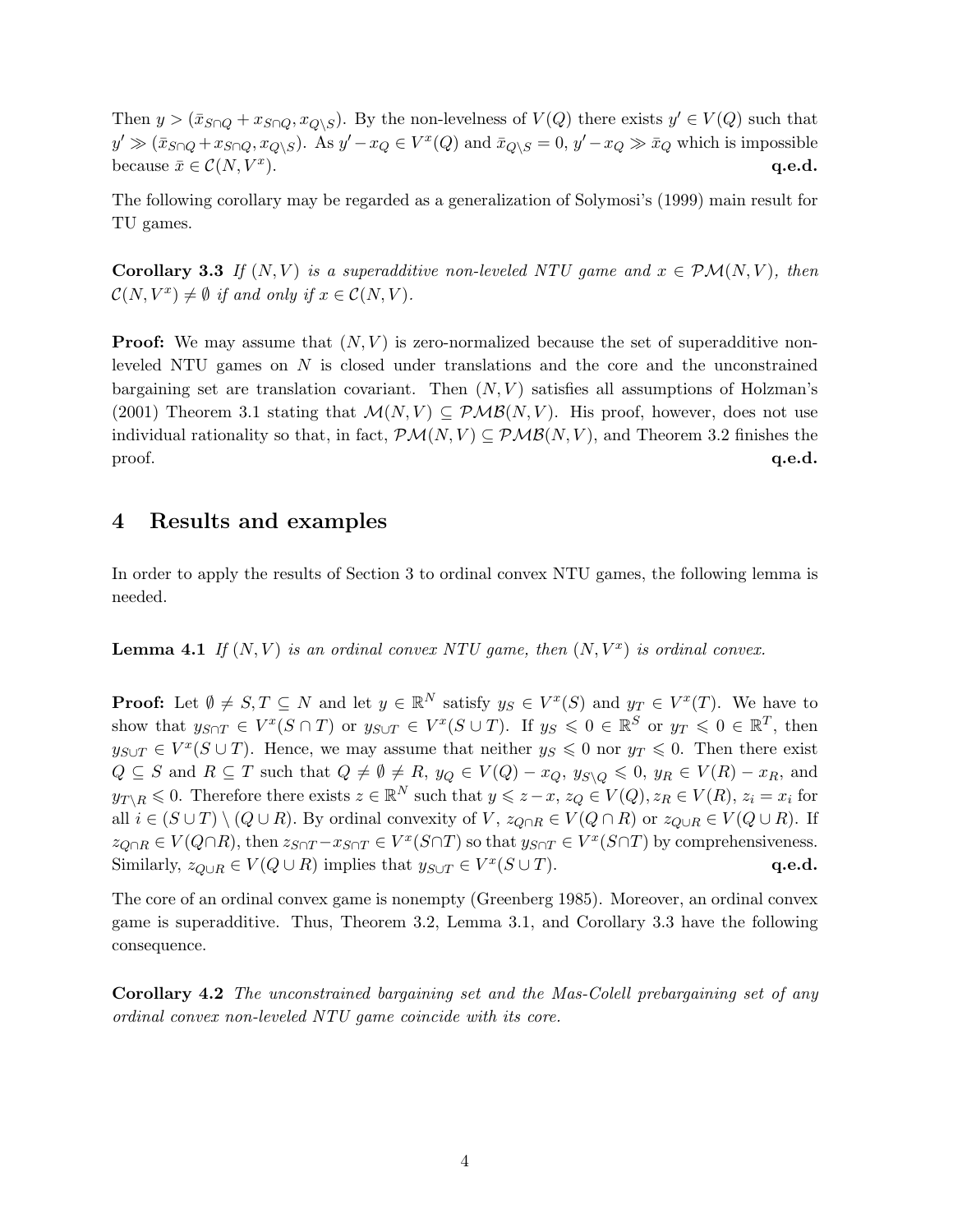The following example shows that "non-levelness" is needed in the statement concerning the bargaining set of Corollary 4.2. Let  $|N| \geq 3$  and, for any  $S \subseteq N$ ,

$$
V(S) = \begin{cases} \emptyset & \text{, if } S = \emptyset, \\ -\chi_S^S - \mathbb{R}^S_+ & \text{, if } 1 \leqslant |S| \leqslant |N| - 2, \\ -\mathbb{R}^S_+ & \text{, if } |S| \geqslant |N| - 1, \end{cases}
$$

where  $\chi^S \in \mathbb{R}^N$  is the characteristic vector of S, i.e.,  $\chi_i^S = 1$  for  $i \in S$  and  $\chi_j^S = 0$  for  $j \in N \setminus S$ . Then  $(N, V)$  is ordinal convex. Let  $k \in N$  and  $x = -\chi_{N\setminus\{k\}}$ . Then  $x \notin C(N, V)$ . Note that k has no objection against any other player and any objection of any  $i \in N \setminus \{k\}$  is of the form  $(S, y)$  such that  $S = N \setminus \{k\}, 0 \geq y \gg x_{N \setminus \{k\}},$  so that  $(N \setminus \{i\}, 0)$  is a counterobjection. As x is individually rational,  $x \in \mathcal{M}(N, V)$ .

By means of an example that is derived from the voting game of the Voting Paradox (Holzman, Peleg, and Sudhölter 2007, Sect. 3) we now show that nonlevelness is also crucial for the statement concerning the Mas-Colell bargaining set.

**Example 4.3** Let  $N = \{1, 2, 3\}$  and  $(N, V)$  the 0-normalized game defined by

$$
V({1, 2}) = {(2, 1), (0, 2)} - \mathbb{R}^{1,2},
$$
  
\n
$$
V({1, 3}) = {(2, 0), (1, 2)} - \mathbb{R}^{1,3},
$$
  
\n
$$
V({2, 3}) = {(2, 1), (0, 2)} - \mathbb{R}^{2,3},
$$
 and  
\n
$$
V(N) = {(2, 2, 0), (2, 0, 2), (0, 2, 2), (2, 1, 1), (1, 2, 1), (1, 1, 2)} - \mathbb{R}^{N}_{+}.
$$

For any  $\emptyset \neq S, T \subseteq N$  and any  $x \in \mathbb{R}^N$  such that  $x_S \in V(S)$  and  $x_T \in V(T)$  we have  $x_{S\cup T} \in V(S\cup T)$ . Indeed, in order to verify this fact we may assume that  $S \setminus T \neq \emptyset \neq T \setminus S$ . If  $|S| = |T| = 1$ , then  $x_{S \cup T} \leq 0 \in V(S \cup T)$ . Otherwise  $S \cup T = N$ . If  $x \not\gg 0$ , say  $x_i \leq 0$ , then  $x_j \leq 2$  for all  $j \in N$  implies  $x \in V(N)$ . Finally, if  $x \gg 0$ , then  $|S| = |T| = 2$  and  $x \leq (2, 1, 1)$  or  $x \leqslant (1, 2, 1)$  or  $x \leqslant (1, 1, 2)$ . Hence,  $(N, V)$  is ordinal convex.

Let  $y = (1, 1, 0)$ . Then y is weakly Pareto optimal. Assume that y has a justified weak objection  $(P, z)$ . Then z is Pareto optimal in  $V(P)$ . If  $P = N$  and  $z = (2, 2, 0), z = (2, 0, 2),$  or  $z = (0, 2, 2)$ , then  $(P, z)$  can be countered by  $({2, 3}, {2, 1}), ({1, 2}, {2, 1}),$  or  $({1, 3}, {1, 2}),$ respectively. If  $z = (2, 1, 1), z = (1, 1, 2),$  or  $z = (1, 2, 1),$  then  $(P, z)$  can also be countered by the aforementioned pairs, respectively. If  $P = \{1, 2\}$ , then  $z = (2, 1)$  so that  $(\{2, 3\}, (2, 1))$  is a counterobjection. If  $P = \{2,3\}$ , then  $z = (2,1)$  so that  $(\{1,3\},(1,2))$  is a counterobjection. Finally, if  $P = \{1,3\}$ , then either  $z = (2,0)$  so that  $(\{2,3\}, (2,1))$  is a counterobjection or  $z = (1, 2)$  so that  $({1, 2}, (2, 1))$  is a counterobjection. Hence  $y \in \mathcal{MB}(N, V)$ . Moreover,  $(2, 1) \in V({2, 3})$ . Thus  $MB(N, V) \setminus C(N, V) \neq \emptyset$ . Also,  $(2, 2, 0) \in C(N, V)$  has the

justified objection  $({2, 3}, (2, 1))$  so that  $\mathcal{C}(N, V) \setminus \mathcal{MB}(N, V) \neq \emptyset$ .

For  $|N| = 2$  the bargaining set M coincides with and the Mas-Colell prebargaining set  $PMB$  is contained in the core, provided that the core is nonempty. If  $(N, V)$  is defined by  $V(S) = -\mathbb{R}^S$ for all  $S \subseteq N$ , then  $\mathcal{C}(N, V) = \{0\}$  and 0 is the unique individually rational feasible payoff vector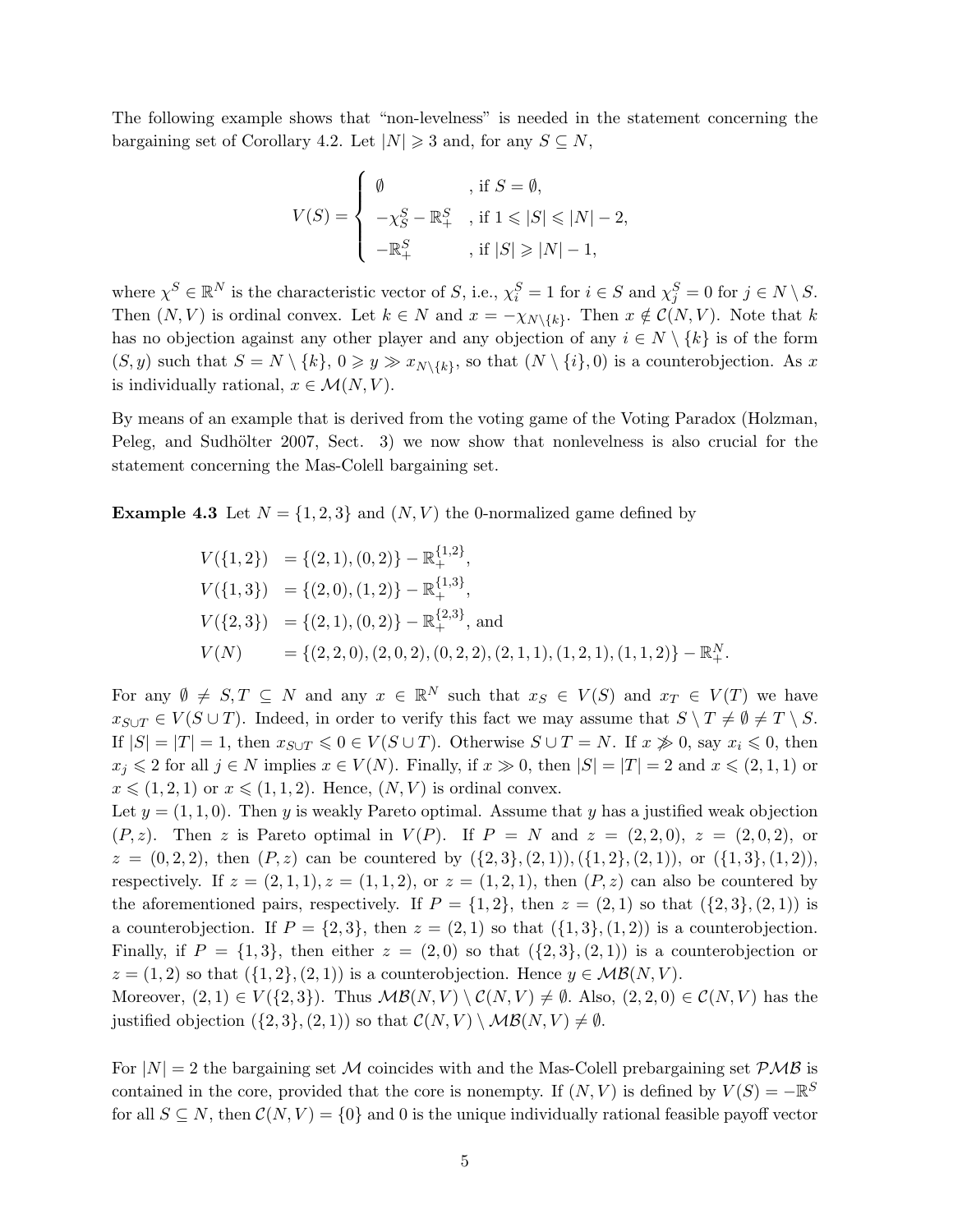so that the bargaining sets coincide with the core. However, any  $x \in \mathbb{R}^N$  satisfying  $x \leq 0$ , but  $x \not\ll 0$  (i.e.,  $x_i = 0$  for some  $i \in N$ ) belongs to  $\mathcal{PM}(N, V)$ . However,  $\mathcal{PMB}(N, V) = \mathcal{C}(N, V)$ .

For any finite nonempty set N let  $\Pi(N)$  denote the set of *orderings* of N, i.e.,

$$
\Pi(N) = \{ \pi : N \to \{1, \ldots, |N|\} \mid \pi \text{ is bijective}\}.
$$

Moreover, for  $i \in N$  and  $\pi \in \Pi(N)$ , denote  $P_i^{\pi} = \{j \in N \mid \pi(j) < \pi(i)\}\$  and define, recursively,  $x_i^{V,\pi} \in \mathbb{R} \cup \{-\infty\}, i = \pi^{-1}(1), \ldots, \pi^{-1}(|N|),$  by

$$
x_i^{V,\pi} = \left\{ \begin{array}{ll} 0 & \text{, if there exists } j \in P_i^\pi \text{ with } x_j^{V,\pi} = -\infty, \\[2mm] \sup \Big\{ x_i \in \mathbb{R} \, \Big| \Big( x_i, x_{P_i^\pi}^{V,\pi} \Big) \in V\big( P_i^\pi \cup \{i\} \big) \Big\} & \text{, otherwise,} \end{array} \right.
$$

where  $\sup \emptyset = -\infty$ . The game is called *marginal convex* if, for all  $\pi \in \Pi(N)$ ,  $x^{V,\pi} \in \mathcal{C}(N, V)$ .

**Example 4.4** Let  $(N, V)$  be the 0-normalized game defined by Asscher (1976, Example 4.1), that is,  $N = \{1, \ldots, 3\}$ , for any  $S \subseteq N$  with  $|S| = 2$ ,  $x \in V(S)$  if and only if  $x(S) \leq 210$  and, for all  $k \in S$ ,  $x_k + 3x_\ell \leq 450$ , where  $S \setminus \{k\} = {\ell}$ , and  $V(N) = \{x \in \mathbb{R}^N \mid x(N) \leq 300\}$ . Then  $x = (100, 100, 100) \notin \mathcal{C}(N, V)$ , but, by a simple symmetry argument,  $x \in \mathcal{MB}(N, V) \cap \mathcal{M}(N, V)$ . Moreover,  $\{x^{V,\pi} \mid \pi \in \Pi(N)\} = \{(0, 150, 150), (150, 0, 150), (150, 150, 0)\} = \mathcal{C}(N, V)$  so that  $(N, V)$  is a non-leveled convex-valued marginal convex game.

A game  $(N, V)$  is *coalition merge convex* if  $(N, V)$  is superadditive and if the following conditions are satisfied:

- (1) For any  $\emptyset \neq S \subsetneq T \subseteq N$  and any  $x \in V(S)$  there exists  $y \in V(T)$  such that  $y_S = x$ .
- (2) For any  $\emptyset \neq R$ ,  $S, T \subseteq N$  with  $S \subsetneqq T \subseteq N \backslash R$ , any  $x \in \partial V(S)$  satisfying  $x_i \ge \max\{V(\{i\})\}$ for all  $i \in S$ , any  $y \in V(T)$ , and any  $z \in \mathbb{R}^R$  such that  $(x, z) \in V(S \cup R)$ ,  $(y, z) \in V(T \cup R)$ .

According to Csóka, Herings, Kóczy, and Pintér (2011), a coalition merge convex game is marginal convex.

**Remark 4.5** If  $(N, V)$  is coalition merge convex and  $x \in \mathbb{R}^N$ , then  $(N, V^x)$  is coalition merge convex. Hence our corollary may be extended: The unconstrained bargaining set and the Mas-Colell prebargaining set of any coalition merge convex non-leveled NTU game coincide with its core.

**Remark 4.6** The core of a *cardinal convex* game  $(N, V)$  is nonempty provided that  $V(N)$  is a convex set (Sharkey 1981). It can easily be verified that the excess game  $(N, V^x)$  of a cardinal convex game  $(N, V)$  is itself cardinal convex. However, even if  $V(S)$  is convex for each  $S \subseteq N$ , then, as a union of convex sets,  $V^x(N)$  may not be convex. We do not know if Corollary 4.2 holds for cardinal convex games with convex  $V(N)$ .